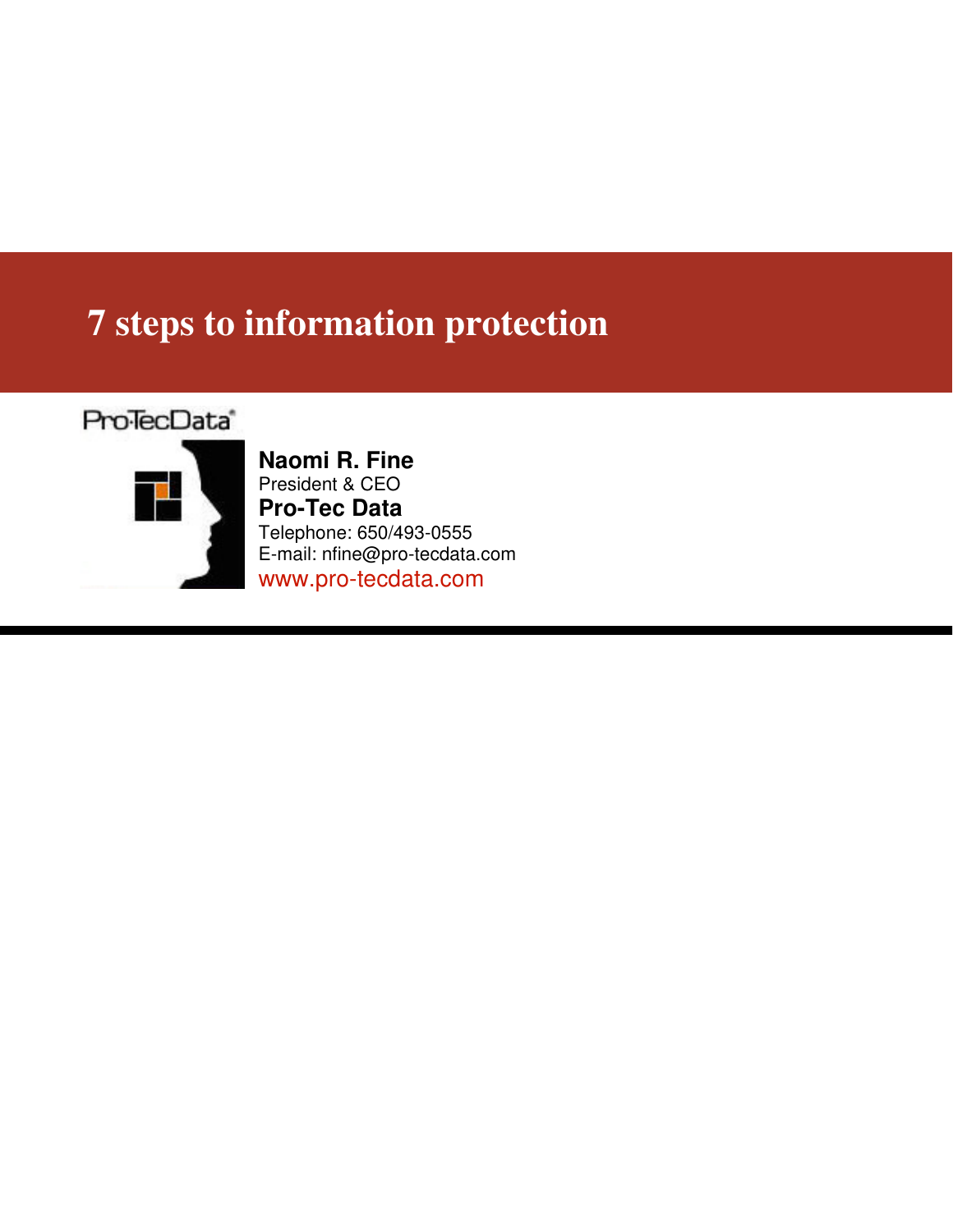

# **7 steps to information protection**

#### Executive summary

### **Vulnerability, risk, and information protection challenges**

Every organization is at risk of confidential information loss. Billions of dollars worth of profits, competitive advantage, reputation, and market share are at stake. Today's highly competitive business environment intensifies the vulnerability and risk. Global operations, with outsourced and off-shored business functions, spread the vulnerability. Tools for accessing and distributing information, such as the Internet and mobile computing devices, exacerbate the risk.

Information vulnerability and risk come from both malicious and unintentional disclosures by employees and partners; unintentional disclosures are usually the larger problem. Reducing these risks and vulnerabilities is now both a business imperative and a legal mandate as recent regulations impose obligations on organizations to protect certain types of information.

Global corporations and government organizations require more than network security and access control to guard their confidential data. They must protect the information itself, inform the behavior of those carrying the information, have visibility regarding where their confidential data resides on their network, have influence over where that data is going, and implement a policy for managing it. A strategy that balances the organization's legal and business needs to protect information with the competing interests to share it is vital.

### **7 steps to information protection**

Information protection strategy best practices involve a cross-functional team that:

- 1. Assesses risks
- 2. Identifies and classifies confidential information
- 3. Develops information protection policies and procedures
- 4. Deploys technologies that enable policy compliance and enforcement
- 5. Communicates and educates stakeholders to create a compliance culture
- 6. Integrates information protection practices into businesses processes
- 7. Audits so that stakeholders are held accountable.

This paper reviews the seven best practice steps and highlights the role of technology in achieving each one.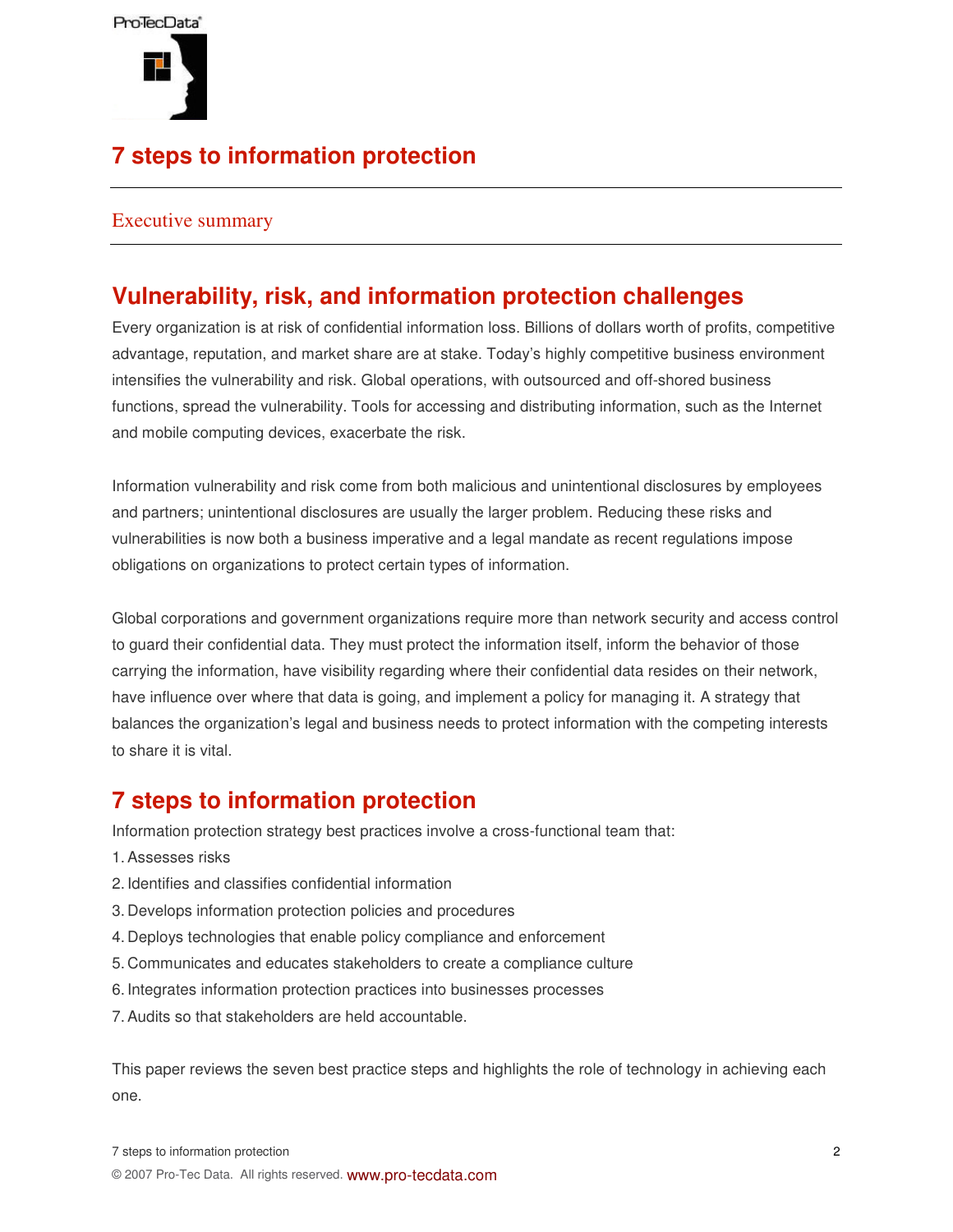

## **7 steps to information protection strategy best practices**

Unlike the recent past, best practices now involve using technology to efficiently establish and reinforce each of the seven foundational building blocks of an information protection strategy. The sections that follow focus on the objective, the first step toward achieving the objective, and the use of technology to facilitate achieving the objective for each of the seven steps.

- 1. Assess risks
- 2. Identify and classify confidential information
- 3. Develop information protection policies and procedures
- 4. Deploy technologies that enable policy compliance and enforcement
- 5. Communicate and educate stakeholders to create a compliance culture
- 6. Integrate information protection practices into businesses processes
- 7. Audit and hold stakeholders accountable.

#### Step 1: Assess risks of information loss and compromise

| Objective:  | Determine information protection strategy approach and priorities                                 |
|-------------|---------------------------------------------------------------------------------------------------|
| First step: | Conduct a risk assessment and survey                                                              |
| Technology: | Use management survey and data loss prevention software to conduct a data<br>loss risk assessment |

A risk assessment and management survey starts the process of developing, updating or strengthening an information protection strategy and determining which approach is most appropriate for the organization. The survey process raises senior management's awareness of information protection issues and provides a gauge of internally perceived needs for improvement.

Software tools allow an organization to determine where confidential information is located and how it is or might be accessed and transmitted electronically from the organization's network. The chart below summarizes the objectives of the risk assessment workshop or survey, and the software tools.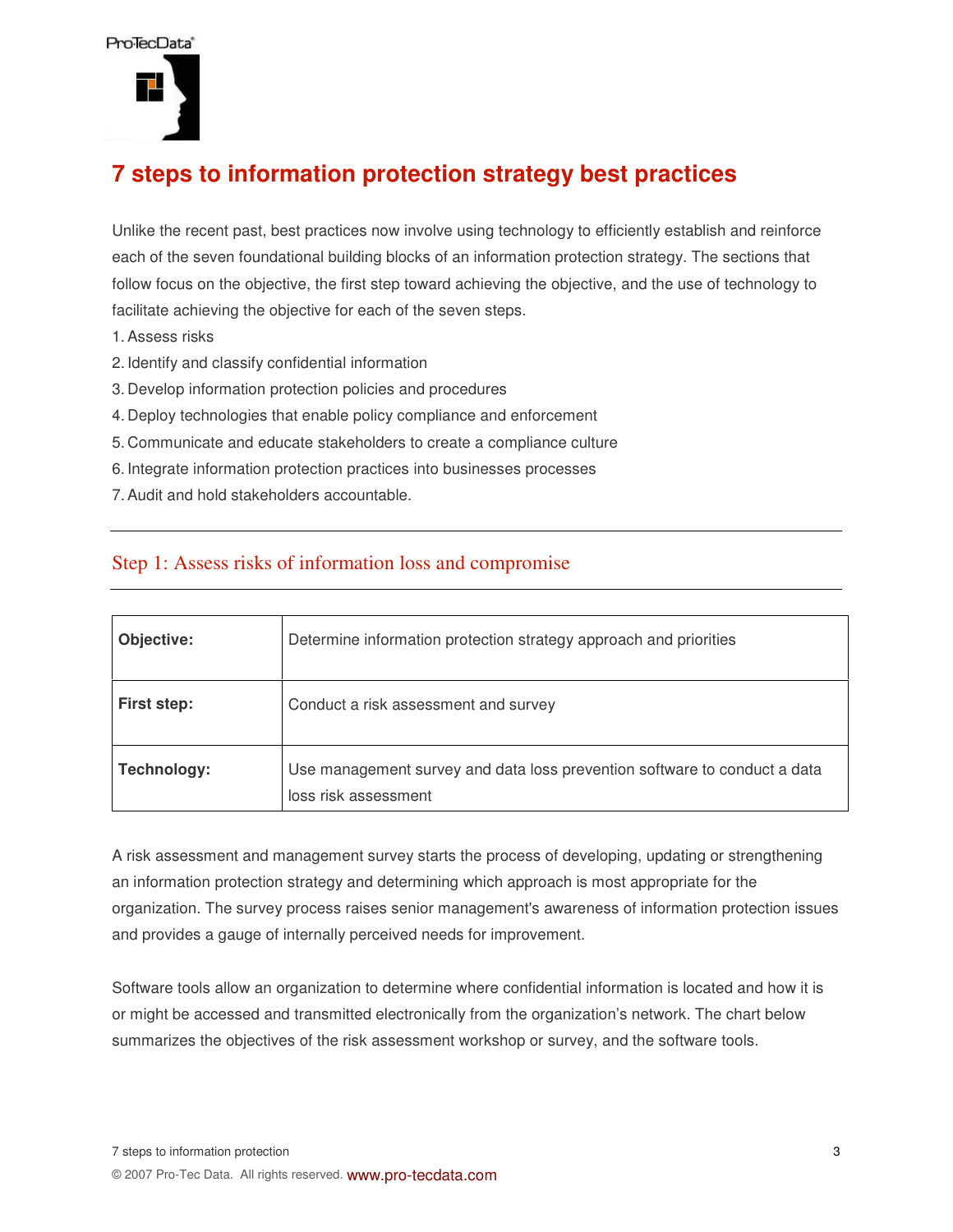Pro<sup>T</sup>ecData<sup>®</sup>



| <b>Tool:</b> | <b>Risk Assessment Workshop or Survey</b>                                                                                                                                                                                                                                                                                                                                                                                                                                                                                                                                                                                                                                                                                                | <b>Technical Risk Assessment-</b><br><b>Software Tools</b>                                                                                                                                                                                                                                                                                                                                                                                                  |
|--------------|------------------------------------------------------------------------------------------------------------------------------------------------------------------------------------------------------------------------------------------------------------------------------------------------------------------------------------------------------------------------------------------------------------------------------------------------------------------------------------------------------------------------------------------------------------------------------------------------------------------------------------------------------------------------------------------------------------------------------------------|-------------------------------------------------------------------------------------------------------------------------------------------------------------------------------------------------------------------------------------------------------------------------------------------------------------------------------------------------------------------------------------------------------------------------------------------------------------|
| Objectives:  | • Identify which information should be<br>protected<br>• Apply classification(s) to distinguish<br>types of confidential information<br>• Determine perceived risks and severity<br>of information loss<br>• Identify existing information protection<br>policies, procedures and practices<br>Identify business processes that are<br>$\bullet$<br>perceived to create high risks of<br>information loss<br>• Determine awareness of incidents of<br>information vulnerability, loss and<br>compromise<br>• Understand the organization's risk<br>tolerance<br>• Understand priorities and preferences<br>for resources, communications and<br>tools that may reduce information<br>vulnerability<br>• Quantify and qualify the risk of | • Locate confidential data on the network<br>• Determine who has access<br>• Demonstrate the flow of information<br>internally<br>• Provide evidence of information being sent<br>by and to unauthorized users<br>• Identify business processes that may<br>cause information loss<br>• Document at-risk confidential data<br>• Quantify risk of non-compliance<br>• Provide a record of information flow from<br>inside the network to outside the network |
|              | confidential information loss                                                                                                                                                                                                                                                                                                                                                                                                                                                                                                                                                                                                                                                                                                            |                                                                                                                                                                                                                                                                                                                                                                                                                                                             |

A cross-functional information protection team works most effectively to synthesize the results of the risk assessment, management survey and software risk assessment tools. The team typically consists of representatives from Legal, IT and Corporate Security, with involvement from representatives of business units, such as Research & Development, Marketing and Customer Engineering, and representatives from Compliance, Human Resources, Corporate Communications, Audit, Competitive Intelligence, or Risk Management, among others, depending on the contribution that they can make to the priorities of the information protection strategy.

The three products of a risk assessment—risk assessment and survey results, the report of results from the technical risk assessment, and the team's syntheses and recommendations—provide the basis of a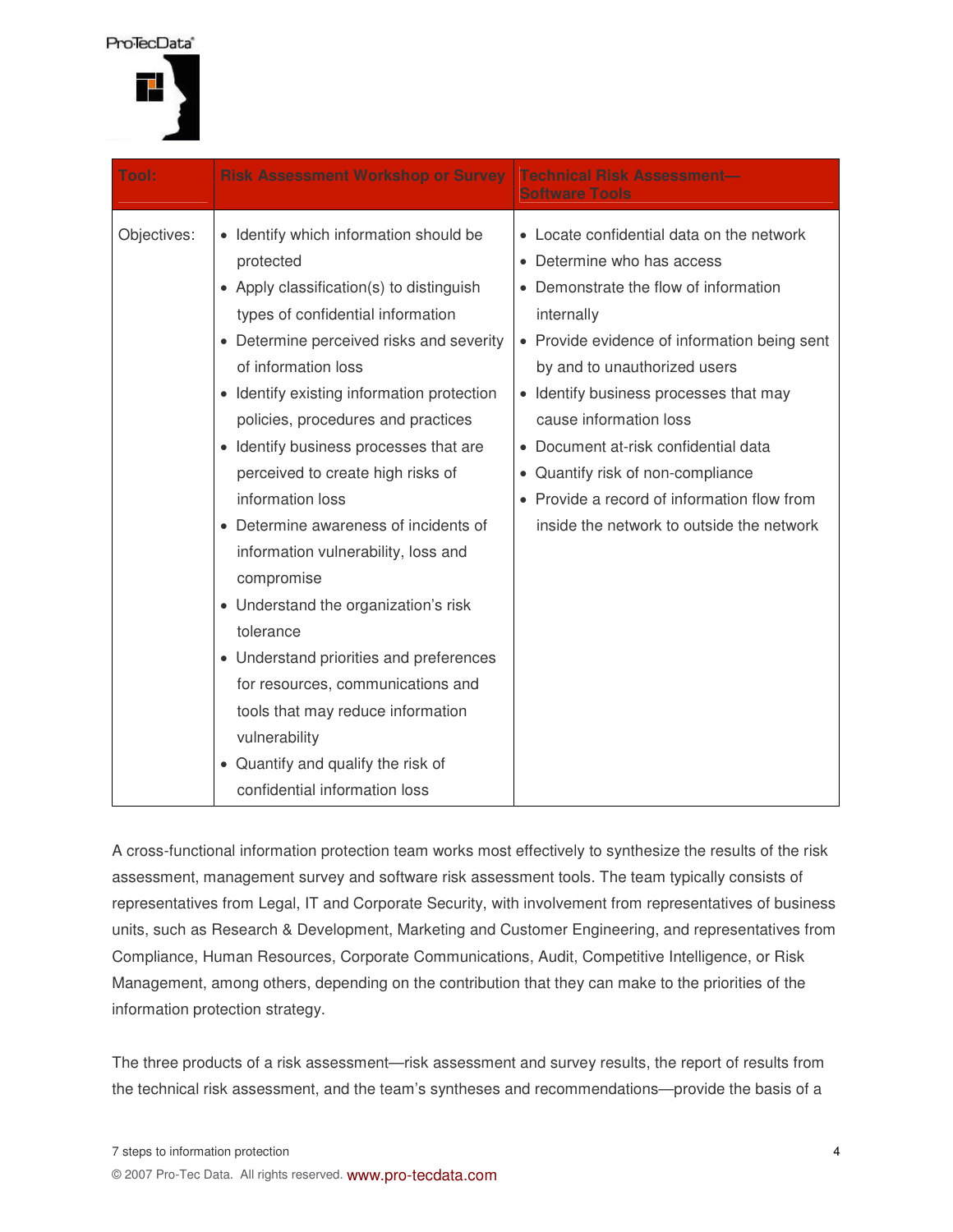

compelling presentation that will help executives understand the need to invest in an information protection strategy.

Given rapid changes in the types of information that bring value to an organization, advancements in technologies that put information at risk, and collaborative working relationships that put those risks in the hands of individuals around the globe, most companies benefit from conducting an annual risk assessment.

#### Step 2: Identify and classify confidential information

| <b>Objectives:</b>  | Define confidential information and assign appropriate levels of protection to it<br>using classifications               |
|---------------------|--------------------------------------------------------------------------------------------------------------------------|
| <b>First steps:</b> | Update information classifications based on best practices<br>Identify confidential information<br>Apply classifications |
| Technology:         | Use software to locate, automatically label, and enforce procedural<br>requirements associated with each classification  |

The second fundamental building block of any information protection strategy is the determination of which information is worthy of what type of protection, and which information must be protected by law. This can be achieved by defining and applying information classification categories. For information classification best practices, see http://www.pro-tecdata.com/consulting/consulting\_classif.php\_The management survey results should provide an inventory of confidential information by classification.

Technology is available to discover, monitor, enforce and prevent information sharing based on the organization's information classifications. Best-of-breed products are policy driven and can effectively implement and reinforce information classifications for electronically stored and transmitted information. Software tools can establish varying degrees of protection according to the procedural requirements associated with each data classification.

One procedural requirement that is common to all classifications is applying a notice, such as "Company Confidential", to confidential information. Automated tools ensure that confidential materials in electronic form are identified with a notification stating their appropriate classification.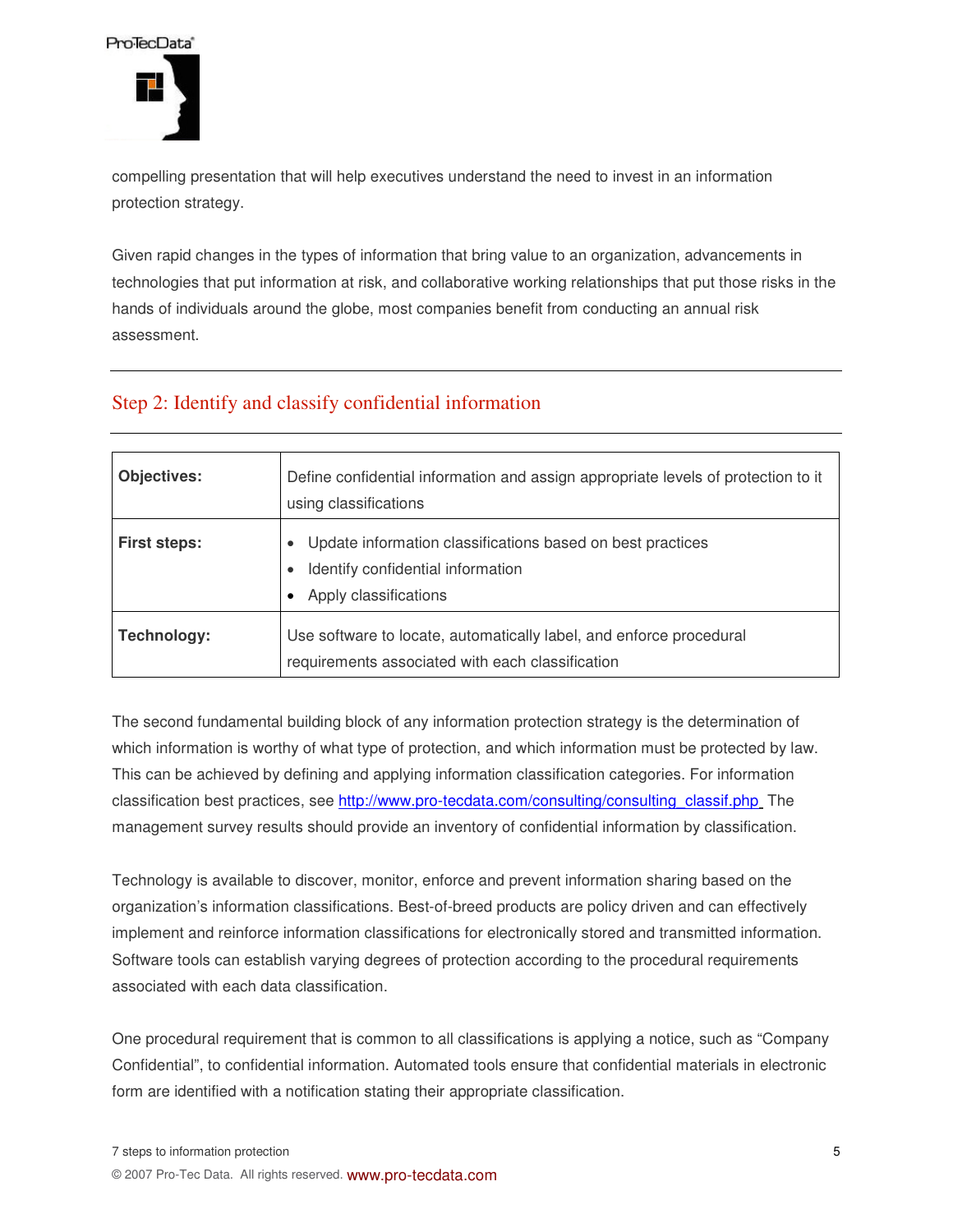#### Step 3: Develop information protection policies and procedures

| Objective:          | Develop policies and procedures that define responsibilities for protecting<br>confidential information                                    |
|---------------------|--------------------------------------------------------------------------------------------------------------------------------------------|
| <b>First steps:</b> | • Compare existing company information protection polices to best practices<br>Develop policy updates based on best-in-class policy models |
| Technology:         | Use pre-packaged and configurable policy templates to create policies for<br>automated tools                                               |

An overarching information protection policy statement summarizes the organization's commitment to protecting confidential information, including personal and private information and confidential information received from third parties that is subject to a nondisclosure obligation. This policy typically references other policies and procedures, such as the policy defining each of the confidential information classifications, and the applicable protection procedures.

Best practice information protection policies and procedures address unique audiences and subjects. For example, most companies have one policy or procedure that addresses both employee and management responsibilities for protecting confidential information. A different policy or procedure may address the treatment of information based on its classification while yet another policy may describe the information security protocols on the organization's network.

Automated policy builders create policies to take advantage of software tools that contribute to policy compliance and enforcement. These software tools:

- Protect data wherever it is stored or used
- Discover and protect confidential information exposed on file servers, databases, Microsoft® SharePoint®, Lotus Notes®, Documentum®, LiveLink®, web servers, Microsoft® Exchange, end-user laptops and desktops, and other data repositories
- Discover and inventory confidential data stored on laptops and desktops and prioritize high risk endpoints for additional protection
- Monitor and prevent data loss on the network including email, IM, Web, Secure Web (HTTP over SSL), FTP, P2P, and generic TCP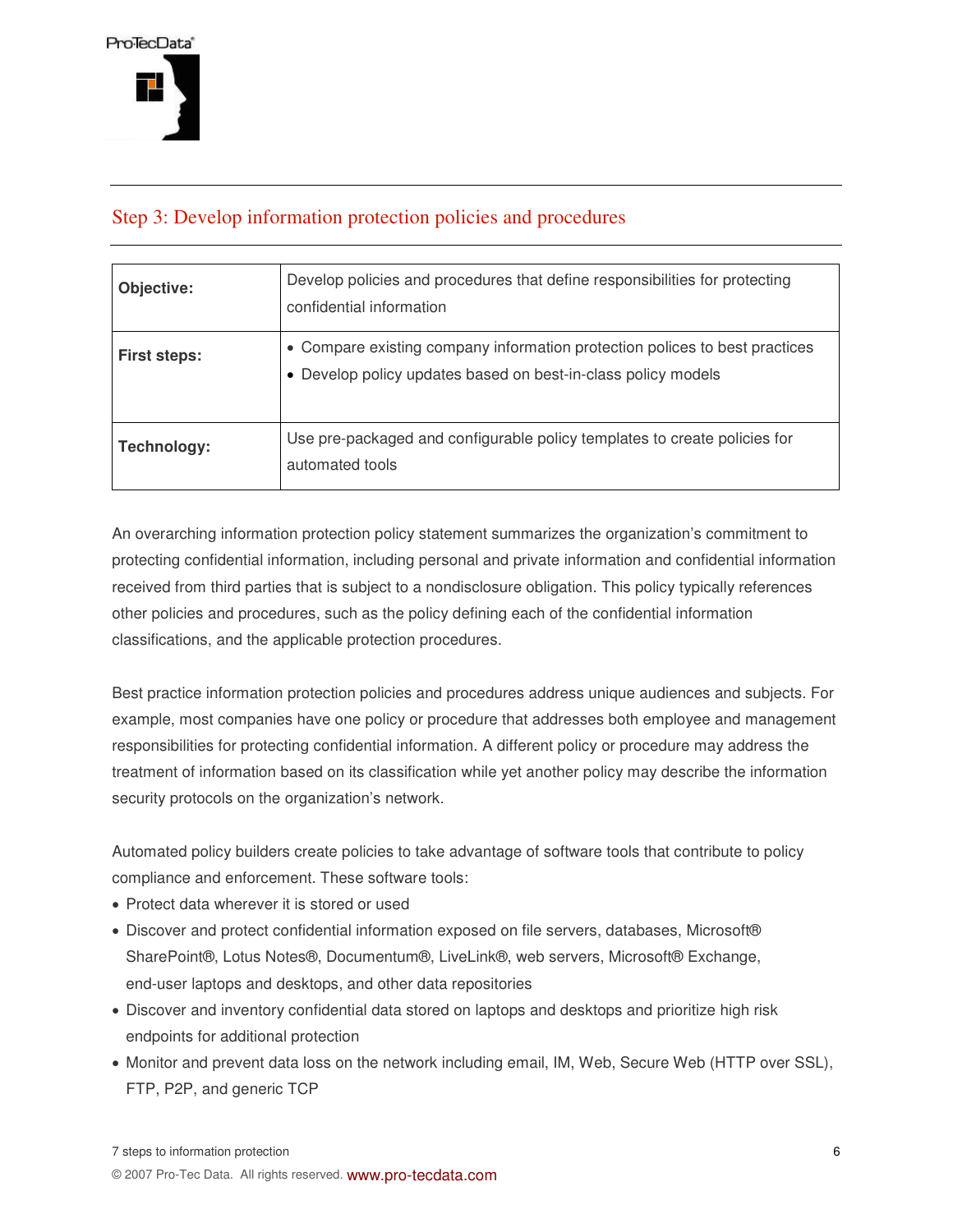

- Monitor and prevent confidential data from being copied to USB, burnt to CDs/DVDs, downloaded to local drives, attached to network transmissions, or encrypted or concealed using high risk applications
- Automatically enforce policies.

Policy builders provide configurable, pre-built templates that are based on compliance requirements, industry best practices and acceptable use standards. Once these policies are in place, you can use the software tools to measure risk reduction, demonstrate compliance, and automate remediation.

#### Step 4: Deploy technologies that enable policy compliance and automatic enforcement

| Objective:          | Adopt and deploy technologies that enable policy compliance and automatic<br>enforcement                  |
|---------------------|-----------------------------------------------------------------------------------------------------------|
| <b>First steps:</b> | Review current technologies and assess the costs and benefits of options                                  |
| Technology:         | Use software to enable, enforce, and reinforce appropriate storage and use of<br>confidential information |

A policy without compliance and enforcement is dangerous. Lack of policy enforcement degrades policy credibility both in the eyes of those responsible for compliance and in the eyes of the law. One organization that prided itself on the policies developed by its information protection team was stunned to discover that their policies were used by opposing counsel as evidence of a failure to protect information in a trade secrets case. Opposing counsel was able to argue that the organization's information protection program was "confused and confusing at best" since the rather strict organization policies had not been enforced.

Technology solutions do more than enable policy compliance and enforcement; technology can alter user behavior. In the same way that people tend to become more vigilant when they know that they are being recorded by a camera or audio recorder, we become more vigilant about protecting information when we know that technology is keeping track of what we are doing with it.

Security access controls, authentication software, encryption, DRM, and firewalls are some of the technologies that provide the IT security infrastructure that protects organization information.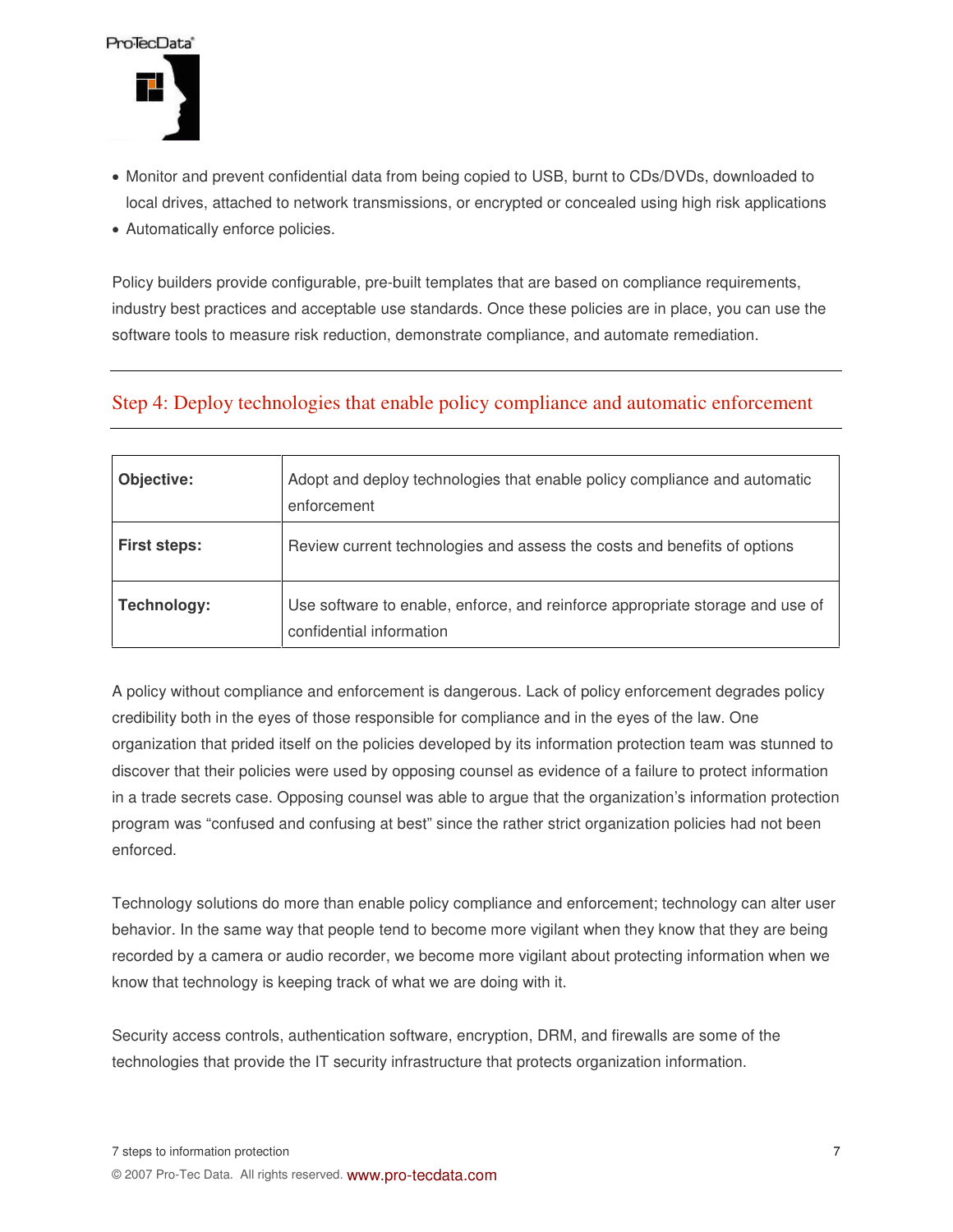

Monitoring software is a technology that can enable, enforce and reinforce the appropriate behavior of users. For example, monitoring software can be used to keep track of where, when and how insiders transmit confidential information. The software can enforce policy compliance by preventing the transmission of confidential information by certain users to other users, to an Internet web site, or to a competitor.

One software solution, such as that offered by Vontu (see http://www.vontu.com), combines endpoint and network-based software to prevent wrongful disclosure of confidential information while automatically enforcing data loss prevention policies wherever data is stored or used.

Using technology is important for both business and legal reasons. From a business perspective, technologies can ensure that protections are applied consistently and effectively. It takes only one loose lip to sink a ship and it takes only one confidential product plan sent to a competitor to turn an organization's success into failure. Technology solutions are available to reduce the risk of these calamities. Most leading organizations rely on technical security precautions to prevent or reduce many of their significant information loss risks.

As the use of technologies becomes a recognized best practice, it is emerging as a legal requirement for establishing reasonable measures to protect trade secrets. If an organization cannot meet the requirement of demonstrating "reasonable measures", the organization will have no legal recourse in the event that their information is lost, stolen, or compromised.

| <b>Objectives:</b>  | Inform employees and stakeholders of their responsibilities to protect<br>information; motivate information protection behavior |
|---------------------|---------------------------------------------------------------------------------------------------------------------------------|
| <b>First steps:</b> | Draft key messages<br>Develop training<br>Establish an ongoing communication campaign<br>$\bullet$                              |
| Technology:         | Use technologies that provide notification of information protection policies and<br>reinforce the communication campaign       |

#### Step 5: Communicate with and educate stakeholders to create a compliance culture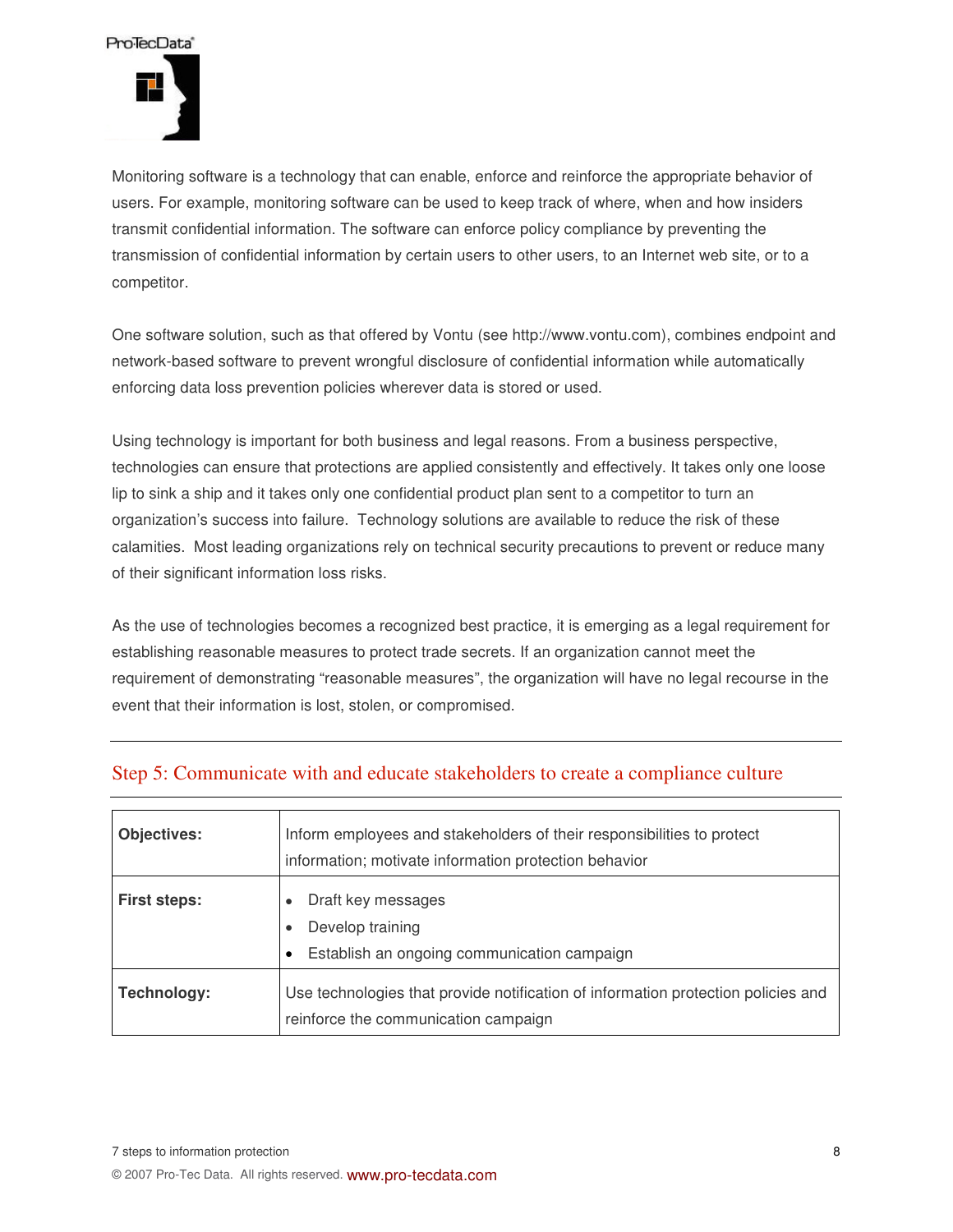

Technology contributes significantly to information loss prevention in large part by ensuring that information is accessible only to authorized users and that, when authorized users share that information electronically, they do so according to organization policy. No amount of technology security can perform the entire job. Information security technology is only effective in a corporate culture where users take personal responsibility for protecting the organization's valuable intellectual assets.

Best practices for communication and education that create a compliance oriented culture focus on both content and process. The message to employees and stakeholders must be clear: protecting information is everyone's responsibility. Failing to fulfill that responsibility could destroy the organization.

Education and training must teach stakeholders how to fulfill their responsibilities, from classifying confidential information to collecting it from customers at the conclusion of project meetings. Training must also familiarize users with the information security tools and technologies that will help them fulfill their information protection responsibilities.

Even annual training will not likely keep pace with information risks and opportunities for reducing those risks. An information protection awareness communication, such as a monthly bulletin that highlights specific risks and provides tips on reducing those risks (see http://www.pro-tecdata.com/iptips/index.php) keeps information protection top-of-mind.

Training and ongoing awareness communications are essential to creating a corporate culture that respects and protects confidential information. Yet nothing is more effective than a reprimand immediately after one has inappropriately shared information. Technology that instantly notifies the user, at the time that he or she violates a policy, delivers a powerful message of deterrence.

| Objective:          | Make information protection integral to the way the organization operates and<br>does business                                                                          |
|---------------------|-------------------------------------------------------------------------------------------------------------------------------------------------------------------------|
| <b>First steps:</b> | • Identify key business processes where information is at risk<br>• Develop a plan for integrating appropriate information protection practices<br>into those processes |
| Technology:         | Use software to enforce business process re-engineering for information<br>protection                                                                                   |

#### Step 6: Integrate information protection practices into businesses processes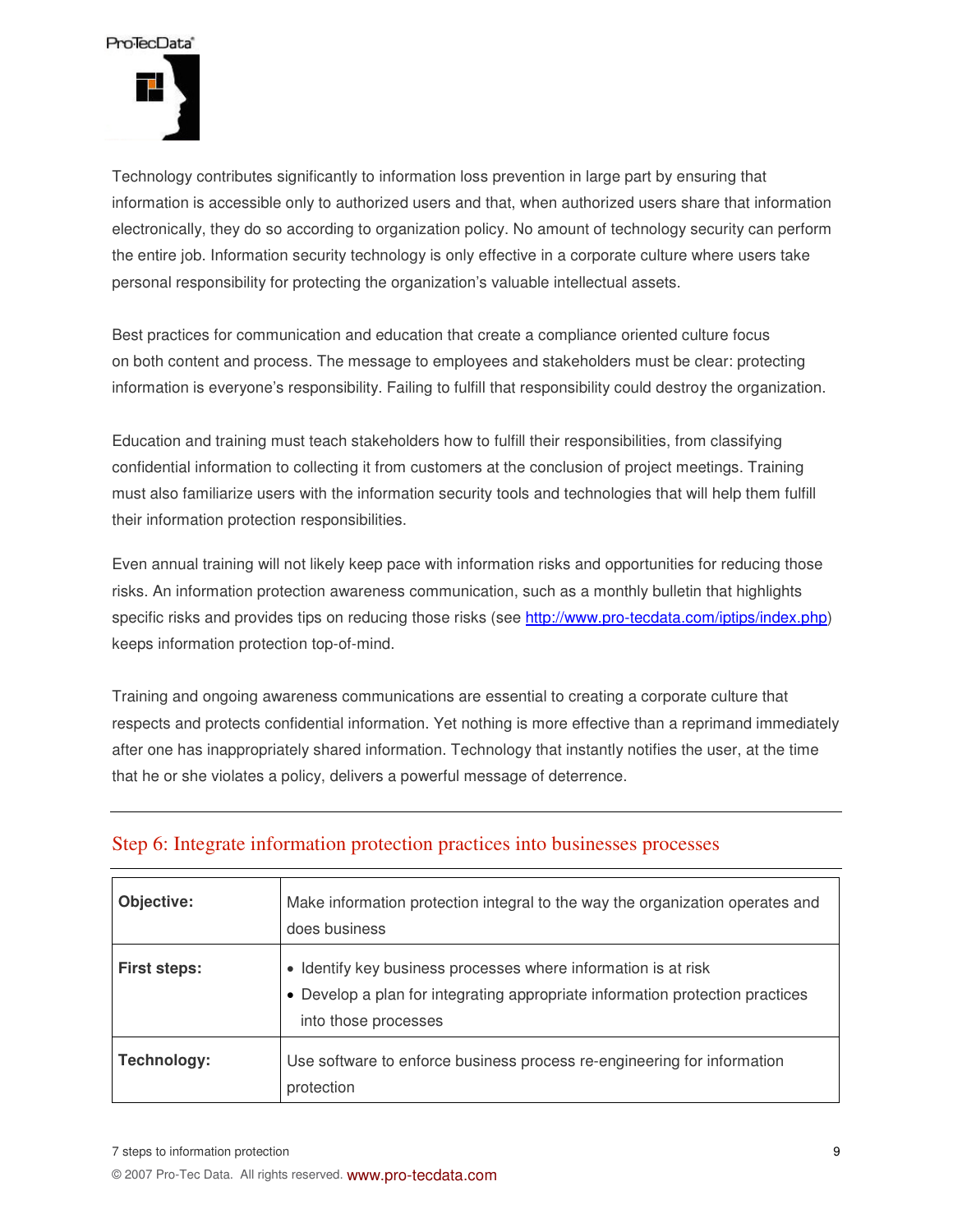

Both a goal and a result of applying information protection best practices is that they become integrated into the operations and business processes of an organization. Information protection procedures should not burden employees, most of whom have an already full work load. It would be futile to expect consistent and comprehensive information protection if information security is the extra step that gets in the way of what needs to be accomplished.

Instead, the organization's stakeholders should operate in a culture of compliance, where protecting information is integral to every aspect of the business, including researching potential new products, developing marketing plans, analyzing financial reports, making sales calls, selecting facilities, manufacturing products, procuring supplies and interviewing job applicants. The procurement department should consider purchase orders incomplete until the vendor has signed a nondisclosure agreement. Software should automatically prevent project plans from getting through the organization's network to a competitor.

Broken business processes often create the highest risk of information loss and compromise. In one software organization, every engineer had access to every line of code for every project. Simple access control software can be used to change a business process that makes the organization's crown jewels vulnerable. Monitoring technologies are available to ensure automated integration of information protection procedures into the work flows involving electronically stored or transmitted data.

#### Step7: Audit and hold stakeholders accountable

| <b>Objectives:</b>  | Examine current practices and remediate deficiencies                                                                                         |
|---------------------|----------------------------------------------------------------------------------------------------------------------------------------------|
| <b>First steps:</b> | • Establish audit parameters and methodology<br>• Conduct audit to assess compliance with information protection procedures<br>and practices |
| Technology:         | Use automated monitoring and auditing tools                                                                                                  |

The purpose of the audit is to ensure that the information protection procedures and practices adopted by the organization are being implemented consistently and effectively. Once the core infrastructure of an information protection strategy is in place, an audit determines if the intentions behind each of the information protection initiatives has been successfully carried out.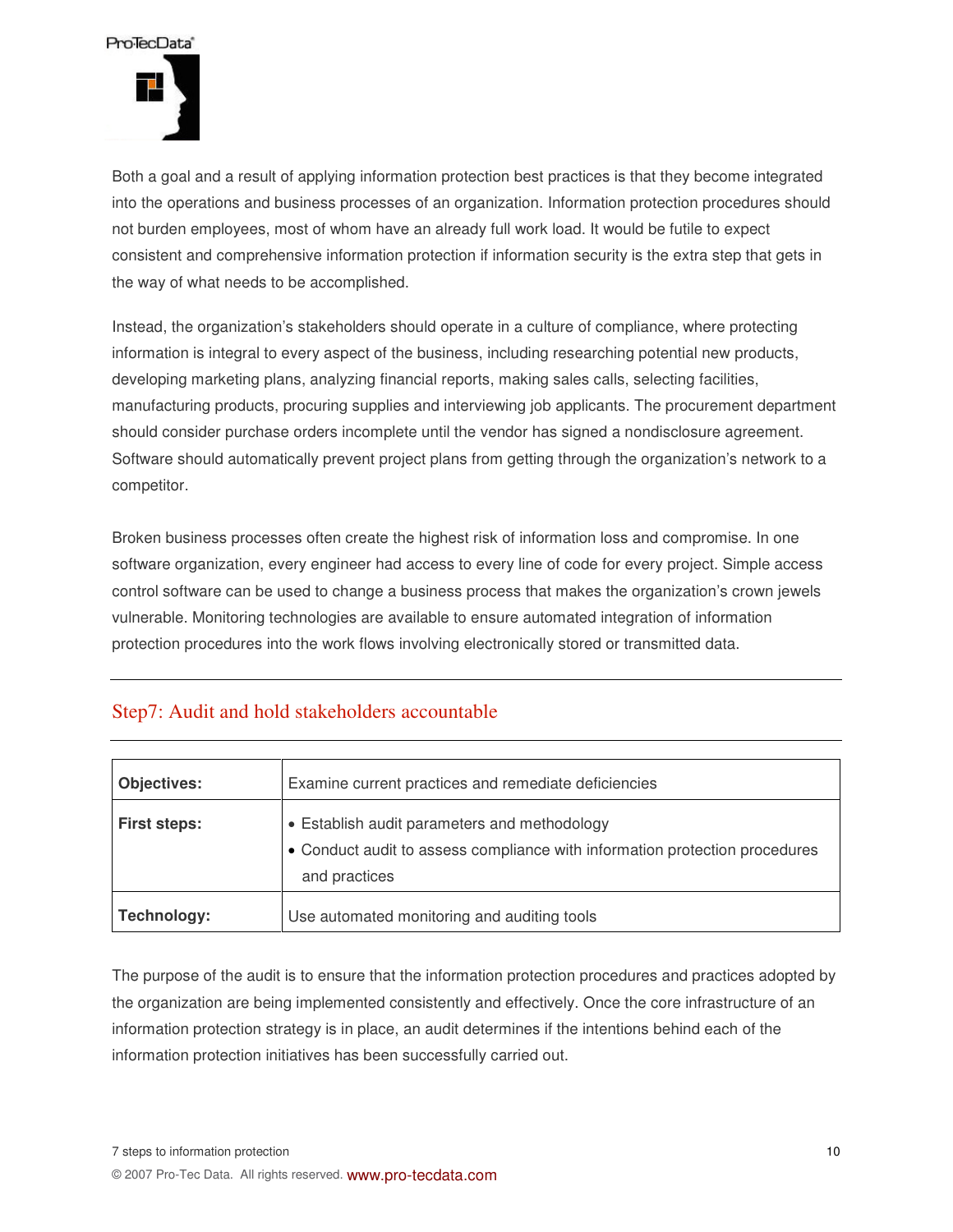

In one recent audit, an organization discovered that photographs of its manufacturing facility were available on the Internet despite its policy prohibiting photography in any of its manufacturing sites. After an investigation, the audit group discovered that camera phones were not only allowed in the facility, but that the organization was issuing camera phones as standard cell phones to its employees. Once this inconsistency was revealed, the audit committee was able to recommend corrective action.

Technology enables another kind of audit. Specifically, discovery and monitoring software allows an organization to keep track of who is sending what to whom electronically, and when and where that material is sent. This kind of tracking provides valuable audit reports:

- Benchmarking risk reduction trends over time, at the SBU or department level
- Compliance reports addressing Sarbanes-Oxley, GLBA, HIPAA and other legal obligations
- Incident reports with detailed information for investigations, classifying each incident by level of severity, to drive enforcement and remediation.

Discovery and monitoring software also helps an organization determine the effectiveness of its policies and training. An initial technical security risk assessment of a telecommunications organization indicated that information was being transmitted to unauthorized users on a regular basis. Following the risk assessment, the organization developed a policy, mandated information protection training, and implemented monitoring software, to keep track of their highly confidential information. The telecommunications organization then conducted an audit. The results of the audit showed that, while the monitoring software was effectively preventing employees from sending confidential information to unauthorized users, employees continued to attempt to send confidential information inappropriately.

It is not sufficient to rely on technology to prevent information loss. An employee who does not respect and protect information will likely put it at risk by sharing it in hard copy, verbally, or in some other manner, even if the technology to prevent unauthorized electronic transmissions is in place.

The function of the cross-functional, interdisciplinary team is to ensure the effectiveness of the organization's information protection strategy, in part by using technology as a tool to enable effective information protection.